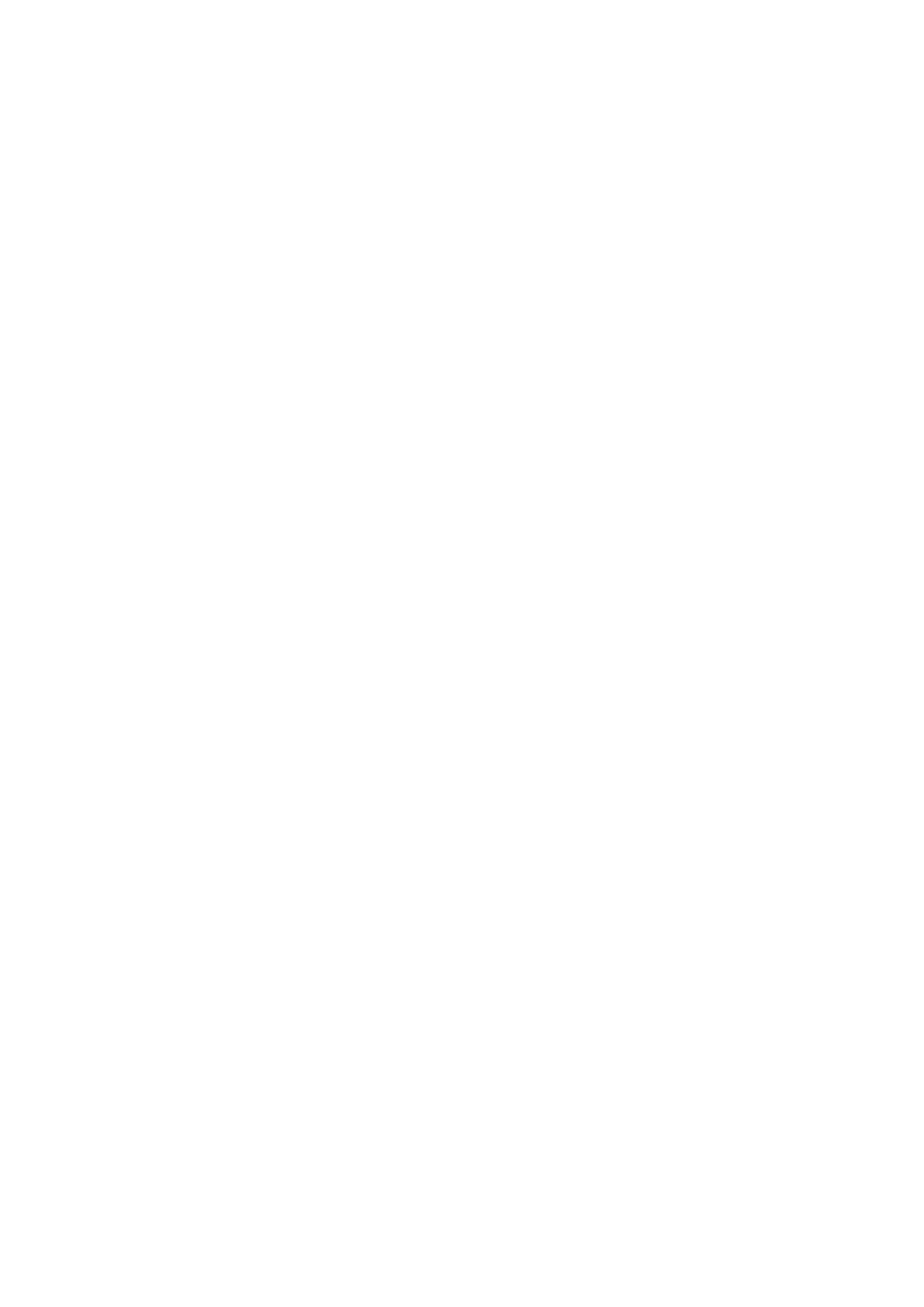*I certify that this public bill, which originated in the Legislative Assembly, has finally passed the Legislative Council and the Legislative Assembly of New South Wales.*

> *Clerk of the Legislative Assembly. Legislative Assembly, Sydney,* , 2010



New South Wales

# **State Revenue Legislation Further Amendment Bill 2010**

Act No , 2010

An Act to make miscellaneous amendments to certain State revenue legislation.

*I have examined this bill and find it to correspond in all respects with the bill as finally passed by both Houses.*

*Assistant Speaker of the Legislative Assembly.*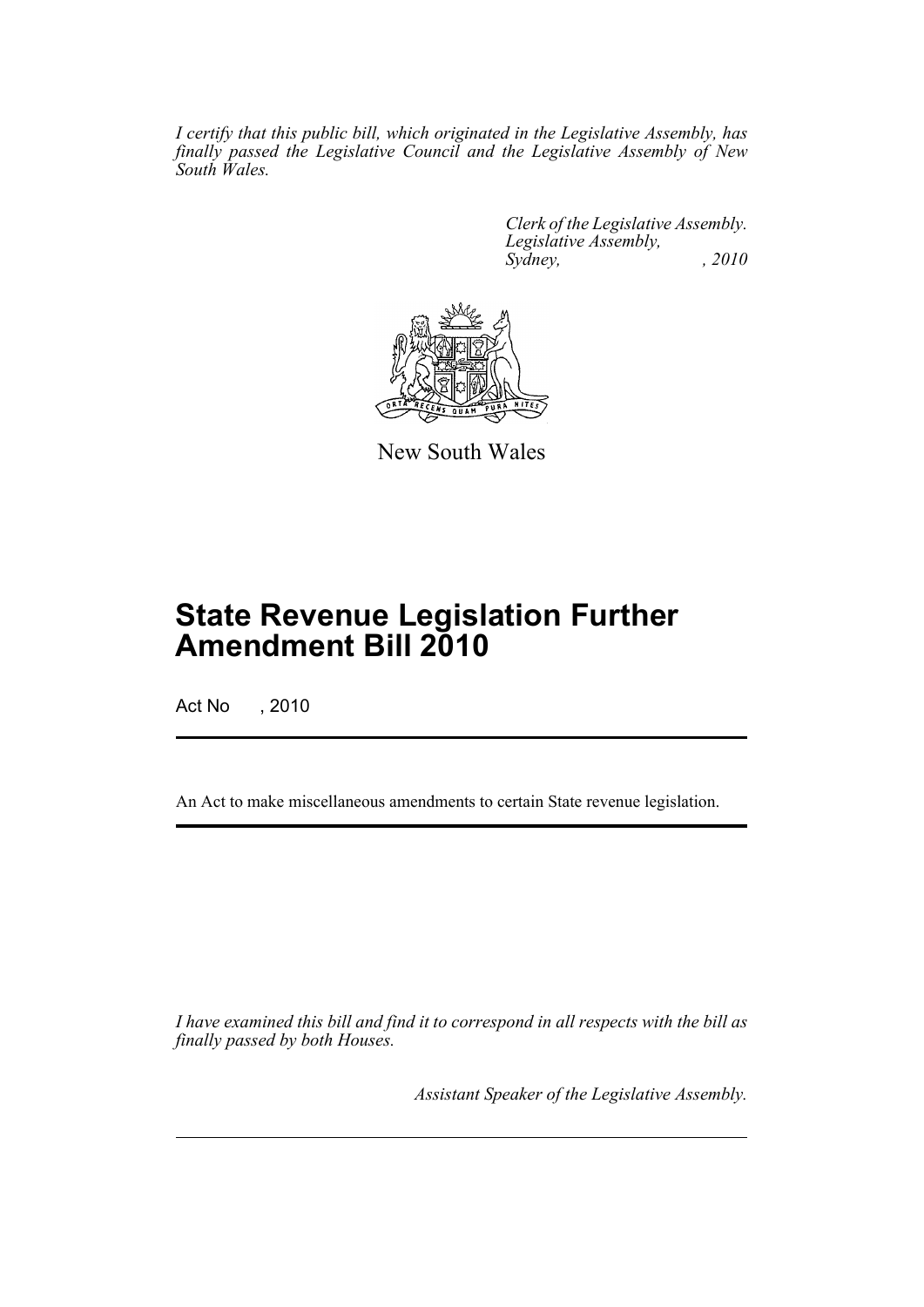# <span id="page-3-0"></span>**The Legislature of New South Wales enacts:**

## **1 Name of Act**

This Act is the *State Revenue Legislation Further Amendment Act 2010*.

## <span id="page-3-1"></span>**2 Commencement**

- (1) This Act commences on the date of assent to this Act, except as provided by subsection (2).
- (2) The following provisions commence, or are taken to have commenced, on the dates indicated:
	- (a) Schedule 1 [1]—1 July 2010,
	- (b) Schedules 1 [2]–[7] and 2—1 January 2011,
	- (c) Schedule 3—31 December 2010,
	- (d) Schedule 4—1 July 2011.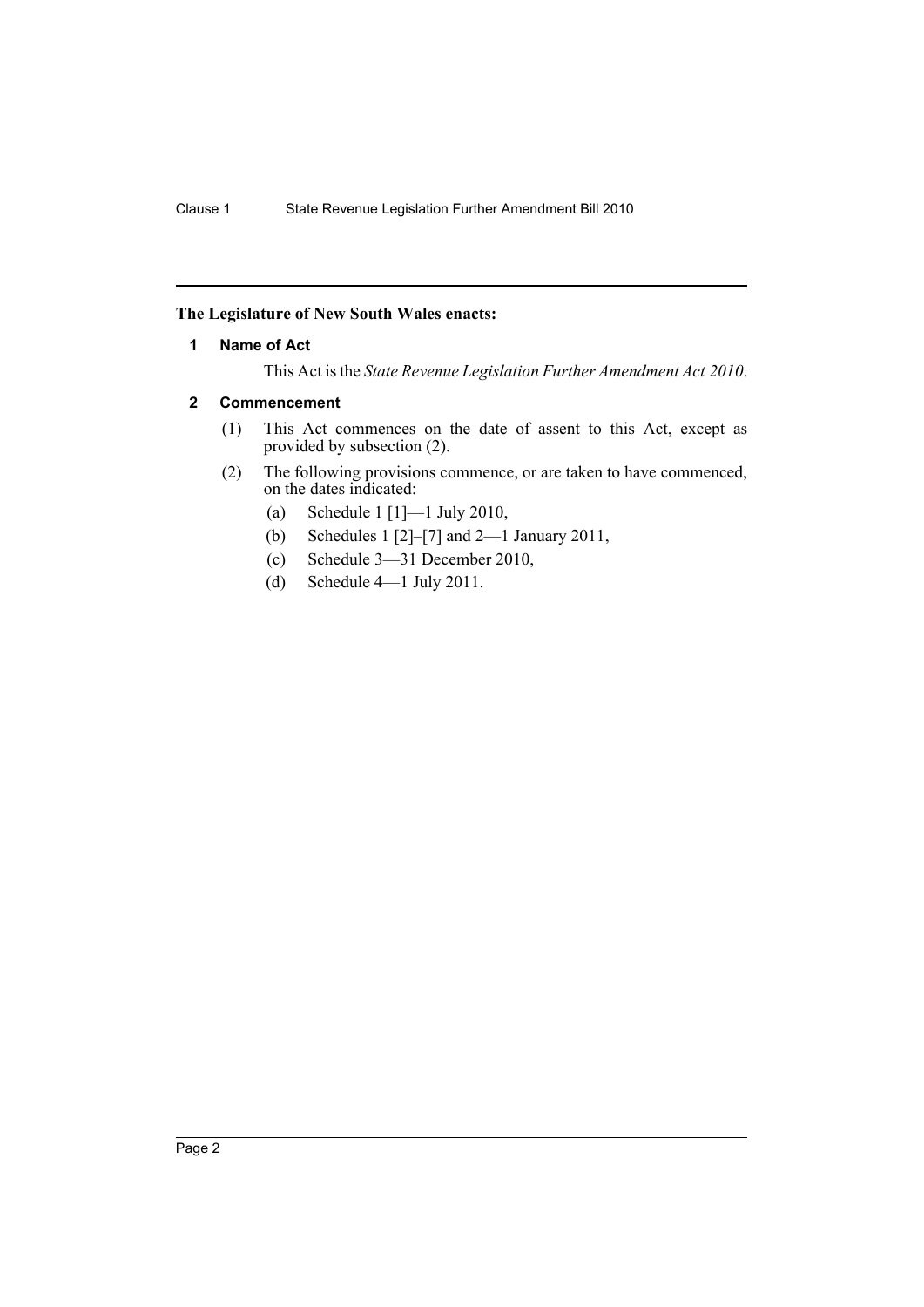Amendment of Duties Act 1997 No 123 Schedule 1

# <span id="page-4-0"></span>**Schedule 1 Amendment of Duties Act 1997 No 123**

## **[1] Section 54 Change in trustees**

Insert "to a trustee of a self managed superannuation fund," after "special trustee)," in section 54 (2A).

## **[2] Section 59B Change in custodians**

Omit "the trustee" from section 59B (b) and (c) wherever occurring.

Insert instead "a trustee".

#### **[3] Section 61 Transfers of property in connection with persons changing superannuation funds**

Insert ", or an agreement to transfer," after "transfer of" wherever occurring in section 61 (1A) (a), (b), (c) and (d).

# **[4] Section 61 (1A) (c1)**

Insert after section 61 (1A) (c):

(c1) a transfer of, or an agreement to transfer, marketable securities from the trustee of a superannuation fund, or a custodian of the trustee of a superannuation fund, made in exchange for the issue of units in a pooled superannuation trust, to a trustee of the pooled superannuation trust,

# **[5] Section 61 (2)**

Insert "relevant" before "transfer".

# **[6] Section 61 (2A)**

Insert after section 61 (2):

(2A) This section applies despite section 18 (2) and (3).

# **[7] Section 62A Transfers to self managed superannuation funds**

Omit section 62A (3). Insert instead:

- (3) Duty of \$500 is chargeable on a transfer of, or an agreement to transfer, dutiable property from a person (the *transferor*) to the custodian of the trustee of a self managed superannuation fund but only if:
	- (a) the transferor is the only member of the superannuation fund, or
	- (b) the property is to be used solely for the purpose of providing a retirement benefit to the transferor.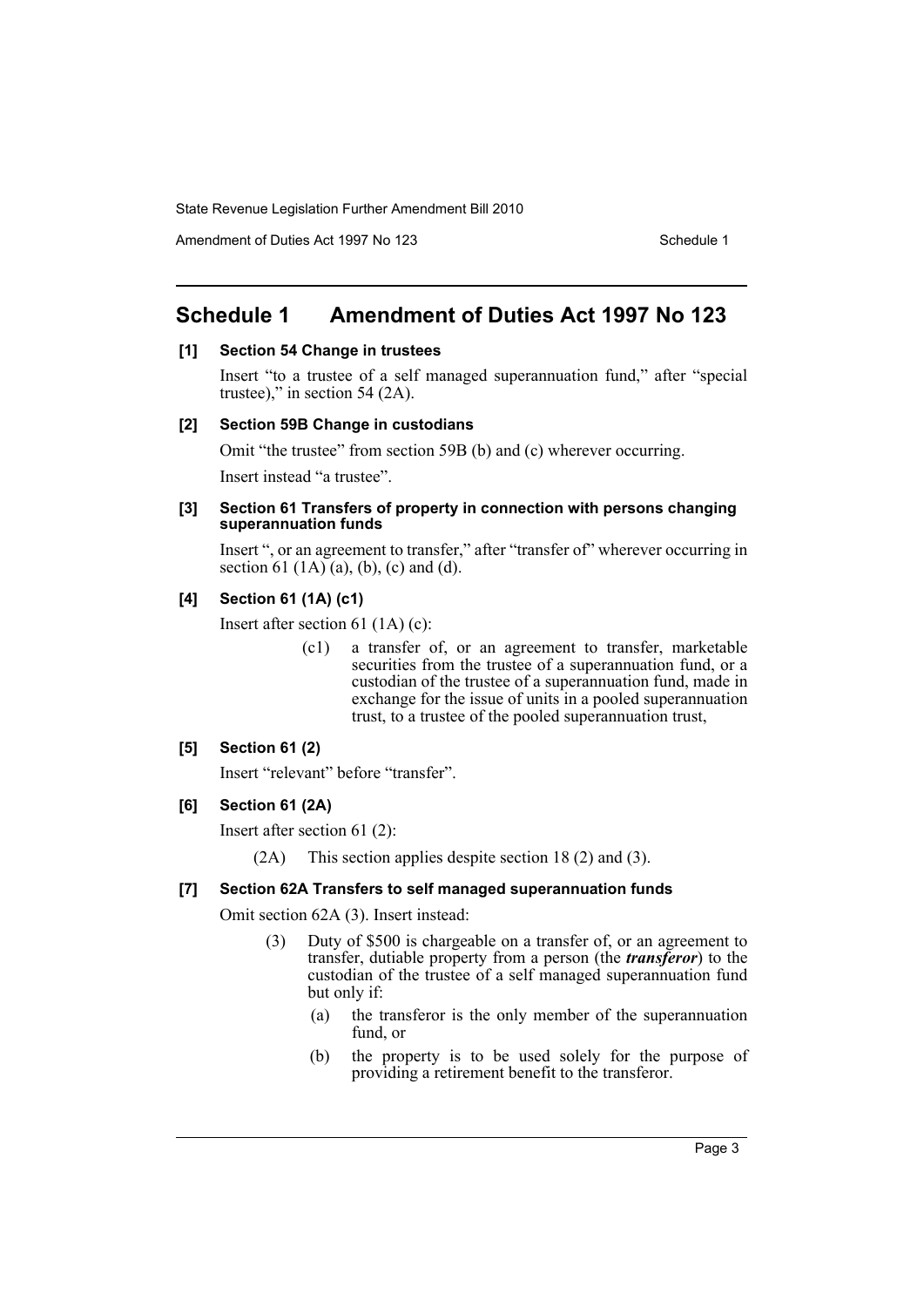Schedule 1 Amendment of Duties Act 1997 No 123

(4) This section does not apply in respect of a transfer of, or an agreement to transfer, dutiable property if, as a result of the transfer, the superannuation fund will cease to be a complying superannuation fund.

## **[8] Section 65 Exemptions from duty**

Omit section 65 (17). Insert instead:

## (17) **Pharmacists' body corporate**

No duty is chargeable under this Chapter on the transfer of, or an agreement to transfer, dutiable property in the following cases:

- (a) dutiable property of a partnership carrying on the business of a pharmacist before 25 February 2008 that is transferred or agreed to be transferred to a pharmacists' body corporate (within the meaning of Schedule 5F to the *Health Practitioner Regulation National Law (NSW)*), if the members of the partnership immediately before the transfer or agreement is first executed are all directors and shareholders of the pharmacists' body corporate and there are no other directors or shareholders of that pharmacists' body corporate,
- (b) dutiable property of a pharmacist carrying on the business of a pharmacist before 25 February 2008 that is transferred or agreed to be transferred to a pharmacists' body corporate (within the meaning of Schedule 5F to the *Health Practitioner Regulation National Law (NSW)*), if the pharmacist is the sole director and shareholder of that pharmacists' body corporate.

#### **[9] Section 150 What are "interests" and "significant interests" in landholders?**

Omit "(within the meaning of Division 974 of the *Income Tax Assessment Act 1997* of the Commonwealth)" from section 150 (1A).

# **[10] Section 150 (4) and (5)**

Omit section 150 (4). Insert instead:

(4) In determining whether a person has a significant interest in a landholder, a distribution of property to any person in the person's capacity as the holder of a debt interest is to be disregarded.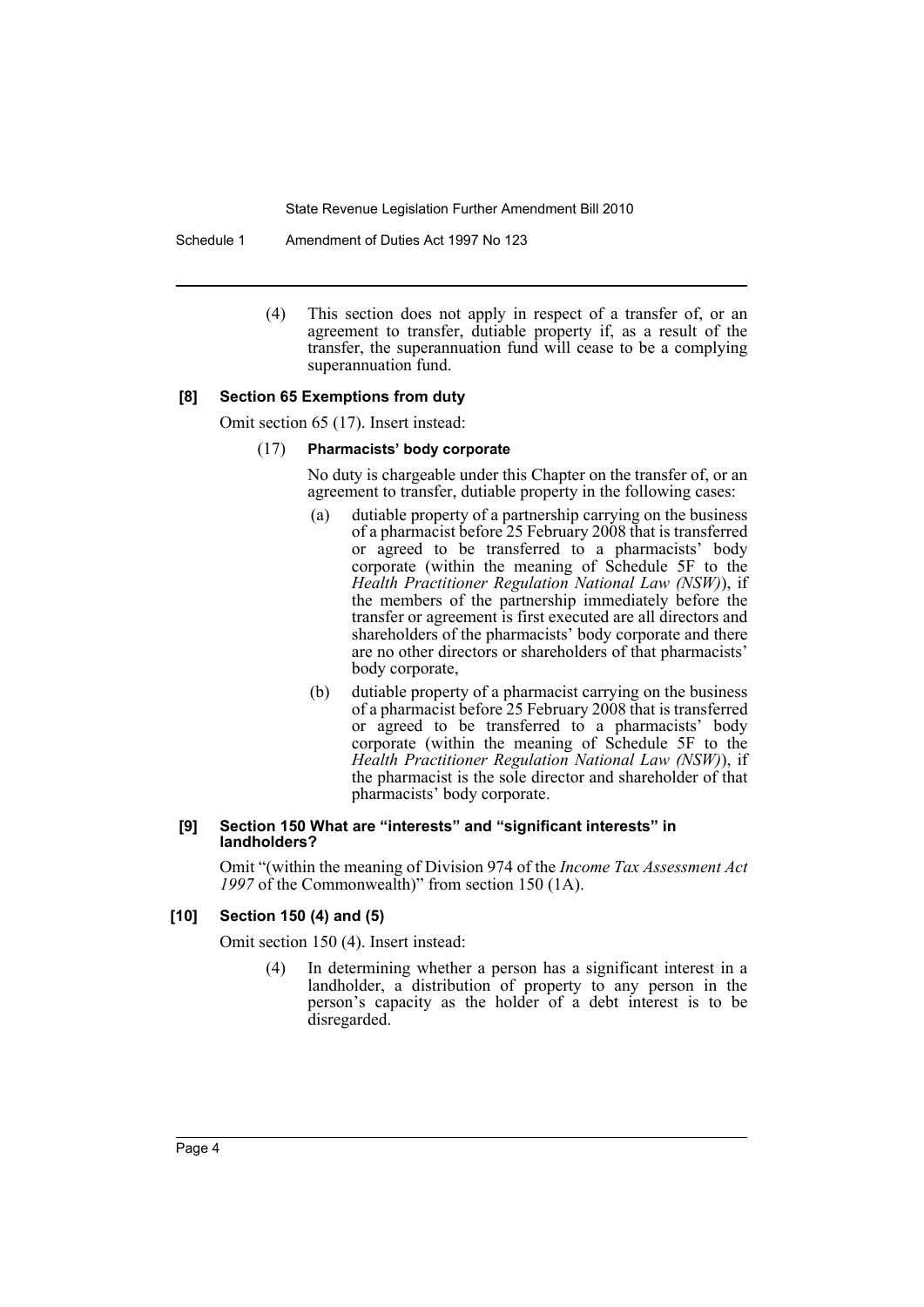Amendment of Duties Act 1997 No 123 Schedule 1

(5) In this section:

*debt interest* has the same meaning as it has in Division 974 of the *Income Tax Assessment Act 1997* of the Commonwealth. *person* includes a landholder.

# **[11] Section 267 Exemptions**

Insert after section 267 (7A):

(7AA) Duty under this Chapter is not chargeable in respect of an application to register a motor vehicle in the name of a member or former member (within the meaning of the *Military Rehabilitation and Compensation Act 2004* of the Commonwealth) who suffers from an impairment assessed under that Act to constitute at least 50 impairment points, and who is eligible for, in receipt of, or has at any time received compensation or a special rate disability pension under that Act.

#### **[12] Schedule 1 Savings, transitional and other provisions**

Insert at the end of clause 1 (1):

*State Revenue Legislation Further Amendment Act 2010*

#### **[13] Schedule 1, Part 34**

Insert after Part 33:

# **Part 34 Provisions consequent on enactment of State Revenue Legislation Further Amendment Act 2010**

#### **88 Application of amendments**

An amendment made to this Act by the *State Revenue Legislation Further Amendment Act 2010* does not apply in respect of a dutiable transaction for which liability for duty arose before the commencement of the amendment.

#### **89 Changes to landholder duty provisions**

The amendments made to section 150 of this Act by the *State Revenue Legislation Further Amendment Act 2010* have effect as if they had been made by Schedule 1 to the *State Revenue Legislation Further Amendment Act (No 2) 2009* and had commenced on the date of commencement of that Schedule.

**Note.** See clause 80. Schedule 1 to the *State Revenue Legislation Further Amendment Act (No 2) 2009* commenced on 1 December 2009.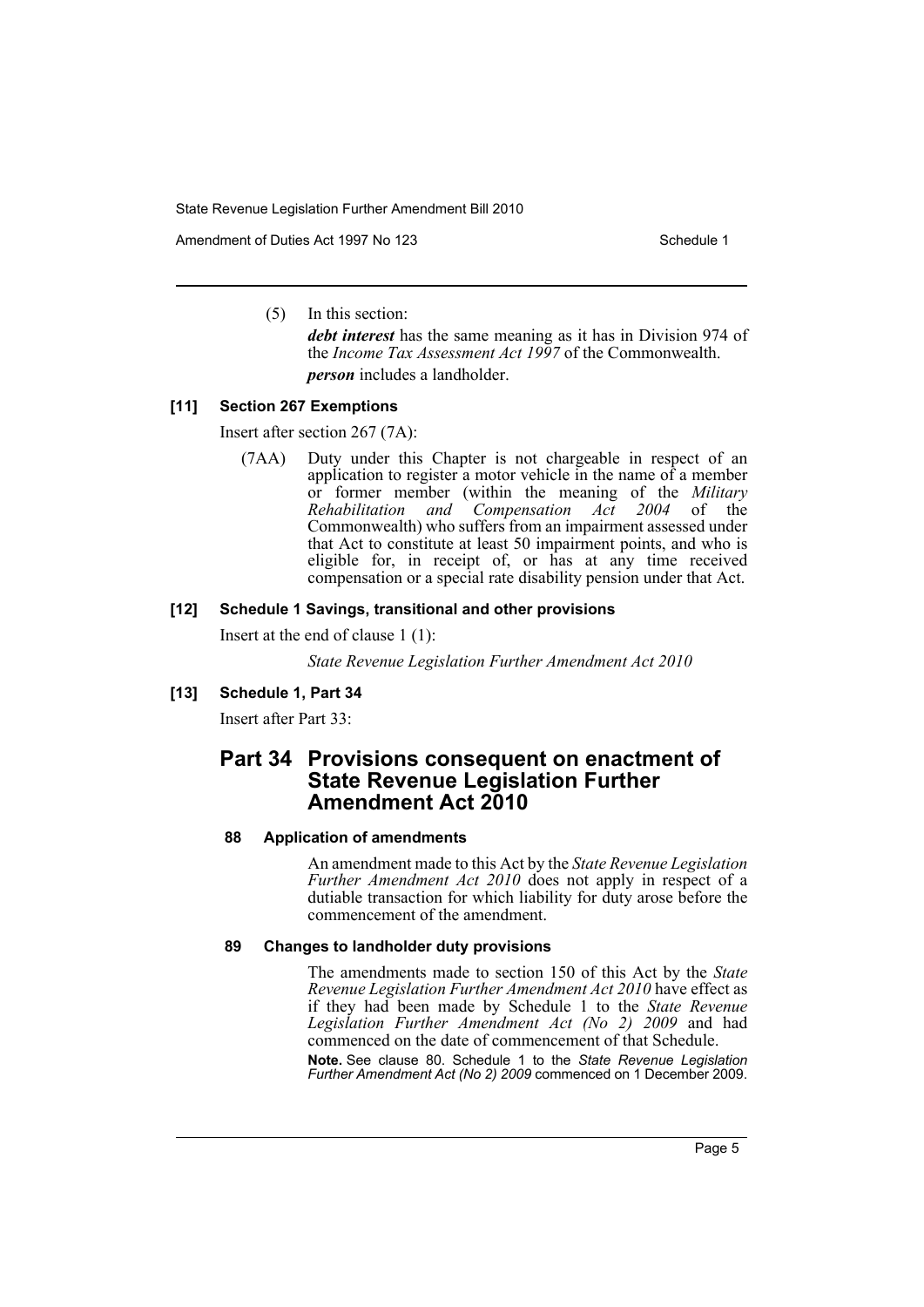Schedule 1 Amendment of Duties Act 1997 No 123

# **[14] Dictionary**

Omit the definition of *mortgage* from clause 1.

# **[15] Dictionary**

Insert in alphabetical order in clause 1:

*self managed superannuation fund* means a complying superannuation fund within the meaning of section 42A of the *Superannuation Industry (Supervision) Act 1993* of the Commonwealth.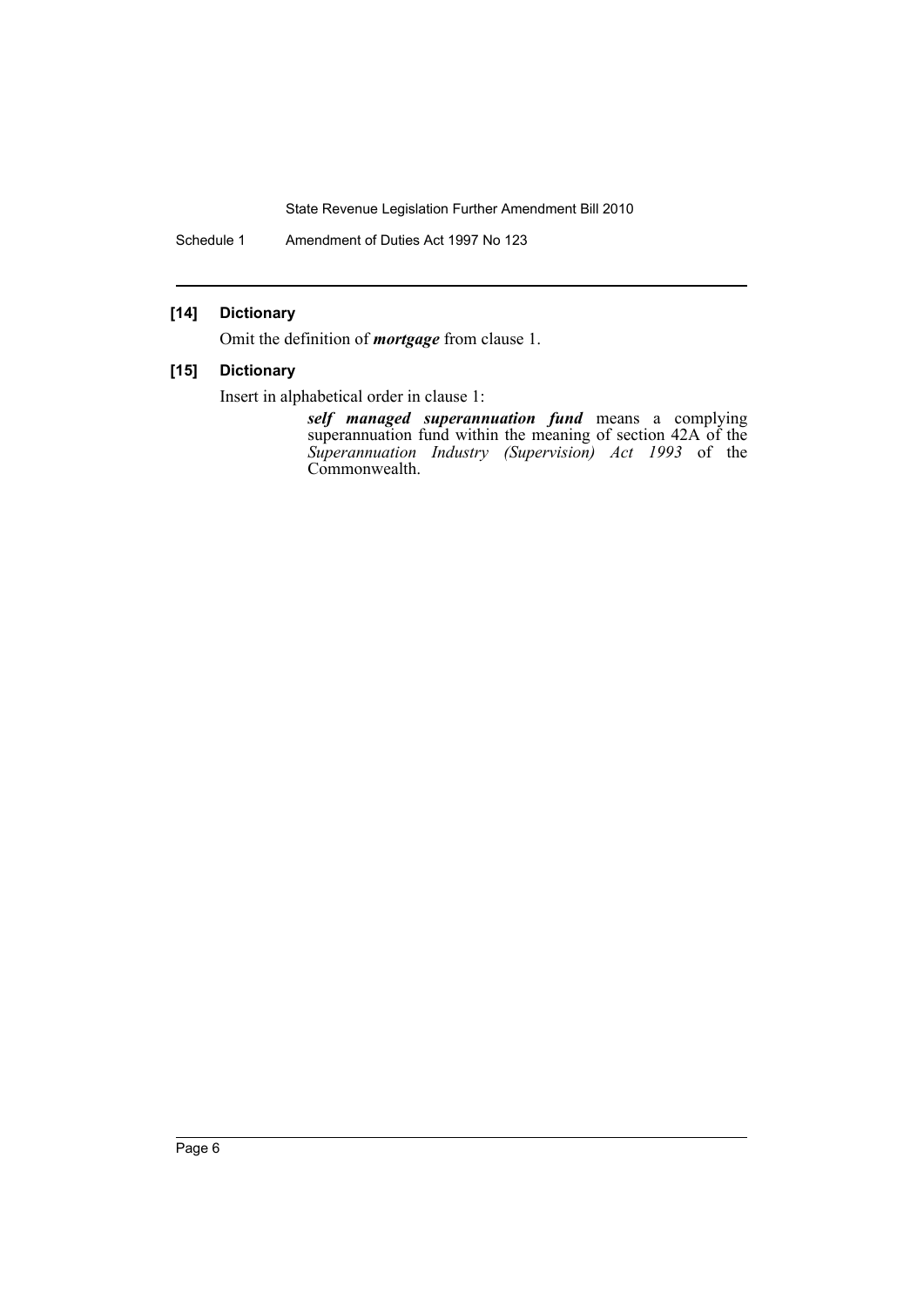Amendment of First Home Owner Grant Act 2000 No 21 Schedule 2

# <span id="page-8-0"></span>**Schedule 2 Amendment of First Home Owner Grant Act 2000 No 21**

# **[1] Section 13A First home owner grant cap**

Omit section 13A (2) (a). Insert instead: (a) \$835,000, or

## **[2] Schedule 1 Savings, transitional and other provisions**

Insert at the end of clause 1 (1):

*State Revenue Legislation Further Amendment Act 2010*

# **[3] Schedule 1, Part 9**

Insert after Part 8:

# **Part 9 Provisions consequent on enactment of State Revenue Legislation Further Amendment Act 2010**

# **16 Change to first home owner grant cap**

- (1) The amendment to section 13A made by the *State Revenue Legislation Further Amendment Act 2010* does not apply in respect of an eligible transaction that has a commencement date that is before 1 January 2011.
- (2) Section 13A, as in force immediately before the amendment, continues to apply in respect of such an eligible transaction.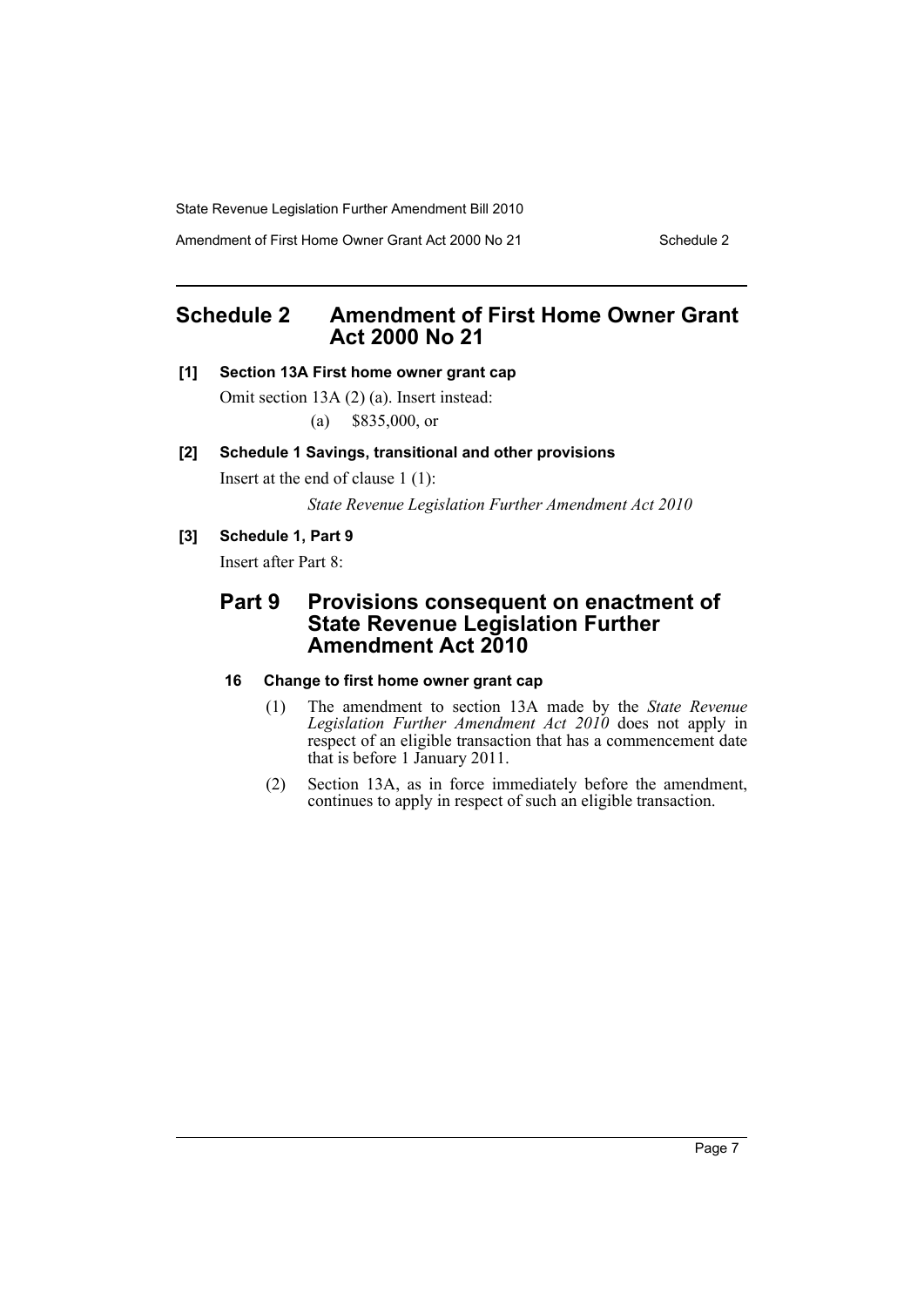# <span id="page-9-0"></span>**Schedule 3 Amendment of Land Tax Management Act 1956 No 26**

# **[1] Section 3A Special trust—meaning**

Omit "12 months after the date of death of the testator, or such further period as may be approved by the Chief Commissioner in a particular case<sup>35</sup> from section  $3A(4)$  (e).

Insert instead "2 years after the date of death of the testator".

## **[2] Schedule 1A Principal place of residence exemption**

Omit "12 months" from clause 9 (2) (a) and (3) wherever occurring. Insert instead "2 years".

#### **[3] Schedule 2 Savings and transitional provisions**

Insert at the end of clause 1A (1): *State Revenue Legislation Further Amendment Act 2010*

# **[4] Schedule 2, Part 25**

Insert after Part 24:

# **Part 25 Provisions consequent on enactment of State Revenue Legislation Further Amendment Act 2010**

# **52 Application of amendments**

The amendments made to this Act by the *State Revenue Legislation Further Amendment Act 2010* apply only:

- (a) in respect of a death occurring on or after 1 January 2010, and
- (b) to the assessment of land tax liability in respect of the 2011 land tax year and subsequent land tax years.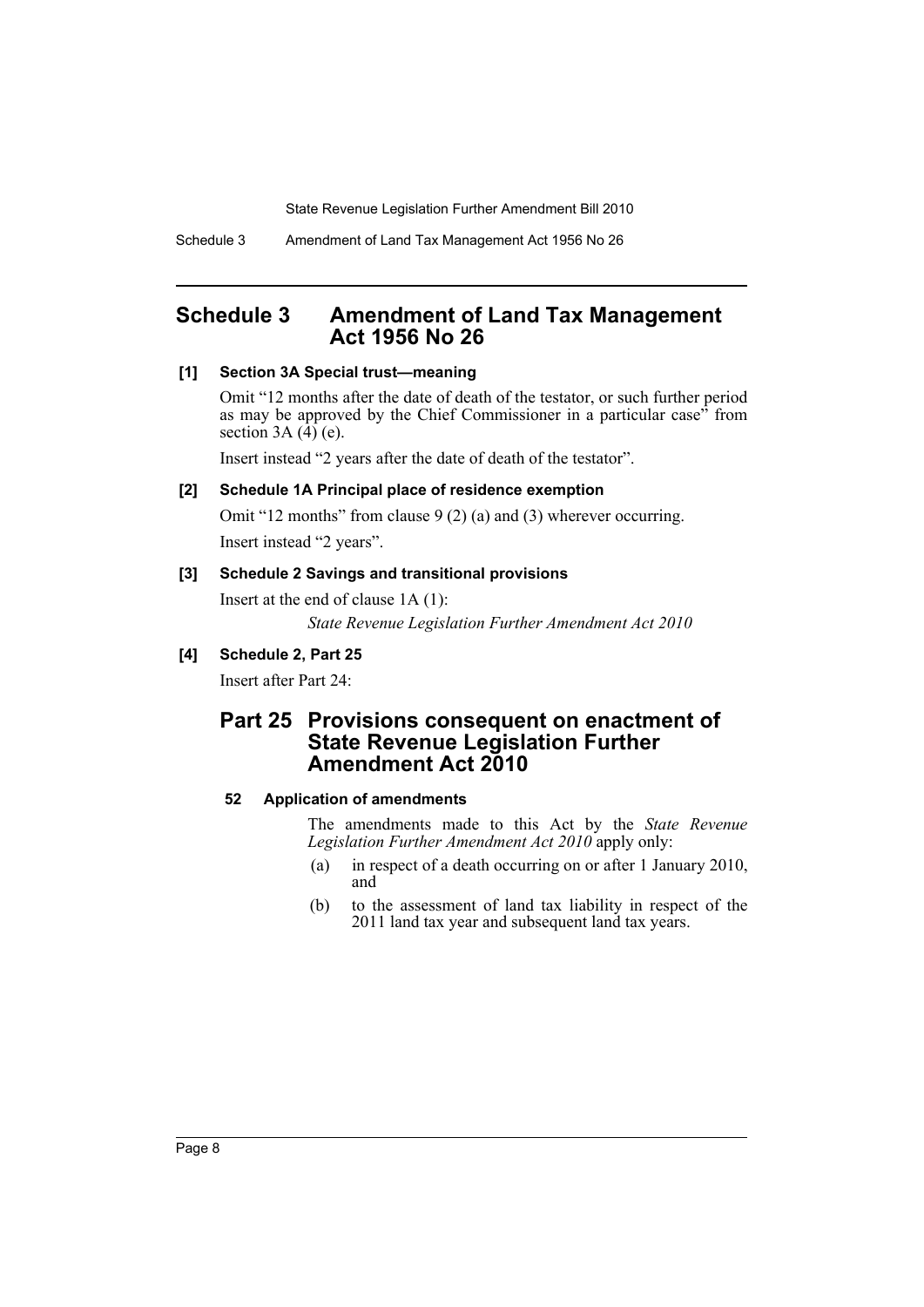Amendment of Payroll Tax Act 2007 No 21 Schedule 4

# <span id="page-10-0"></span>**Schedule 4 Amendment of Payroll Tax Act 2007 No 21**

#### **[1] Section 3 Definitions**

Omit "within the meaning of section 139GCD of the *Income Tax Assessment Act 1936* of the Commonwealth" from the definition of *share* in section 3 (1).

#### **[2] Section 18 Inclusion of grant of shares and options as wages**

Omit section 18 (1). Insert instead:

(1) For the purposes of this Act, *wages* include the grant of a share or an option to an employee by an employer in respect of services performed by the employee if the share or option is an ESS interest (within the meaning of section 83A–10 of the *Income Tax Assessment Act 1997* of the Commonwealth) and is granted to the employee under an employee share scheme (within the meaning of that section).

**Note.** A grant of a share or an option to an employee by an employer that is not an ESS interest will be taxable as a fringe benefit under Division 2 of this Part.

#### **[3] Section 19 Choice of relevant day**

Omit section 19 (2). Insert instead:

- (2) A share or option is *granted* to a person if:
	- (a) another person transfers the share or option to that person (other than, in the case of a share, by issuing the share to that person), or
	- (b) in the case of a share—another person allots the share to that person, or
	- (c) in the case of an option—another person confers the option on, or otherwise creates the option in, that person, or
	- (d) the person otherwise acquires a legal interest in the share or option from another person, or
	- (e) the person acquires a beneficial interest in the share or option from another person.
- (2A) To avoid doubt, if an employee acquires a right to be granted a share or an option, or some other material benefit, at the election of the employer, the share or option is not granted until the employer elects to grant the share or option.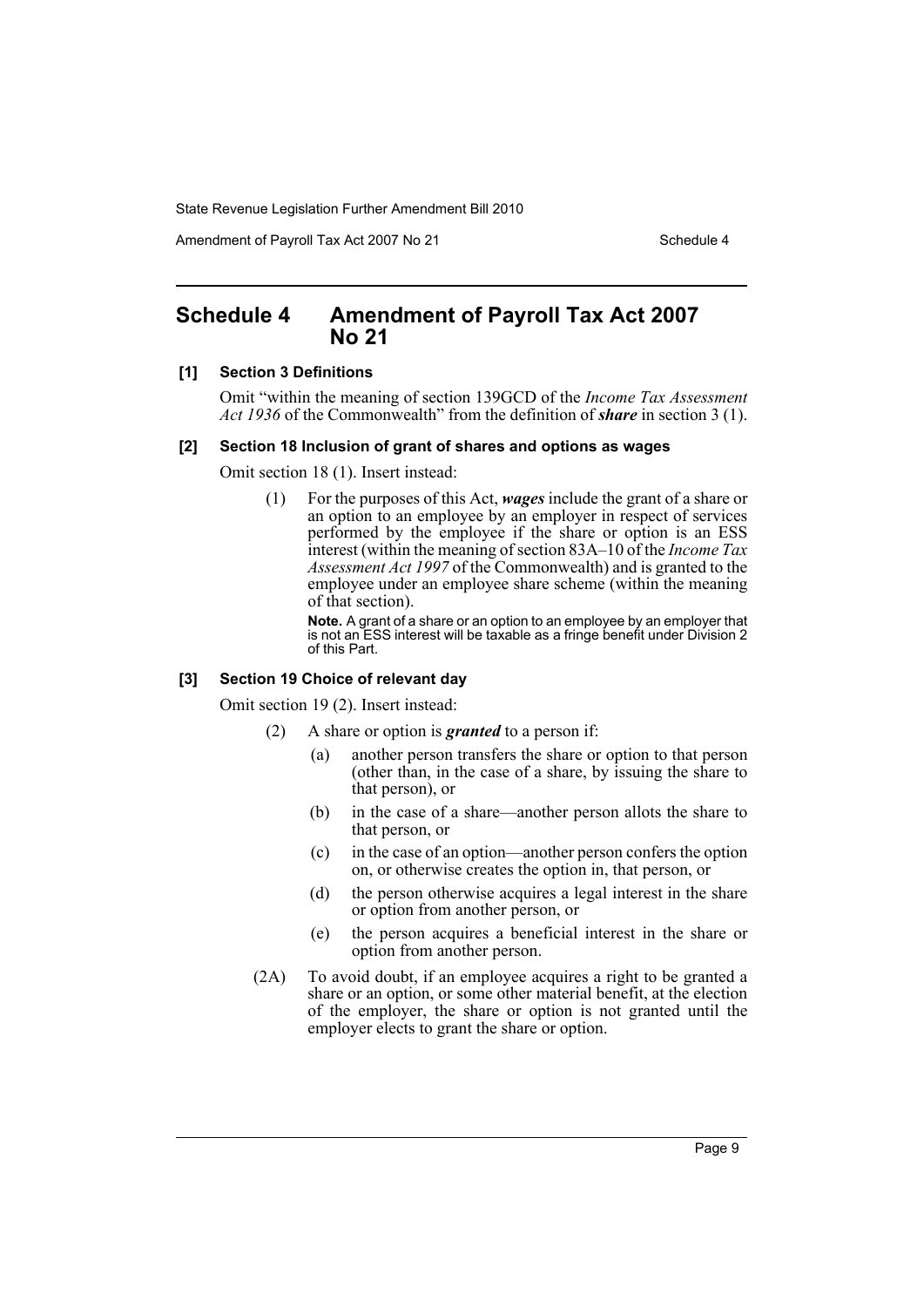Schedule 4 Amendment of Payroll Tax Act 2007 No 21

## **[4] Section 19 (3) and (4)**

Omit the subsections. Insert instead:

- (3) The *vesting date* in respect of a share is one of the following dates (whichever happens first):
	- (a) the date on which the share vests in the employee (that is, when any conditions applying to the grant of the share have been met and the employee's legal or beneficial interest in the share cannot be rescinded),
	- (b) the date at the end of the period of 7 years from the date on which the share is granted to the employee.
- (4) The *vesting date* in respect of an option is one of the following dates (whichever happens first):
	- (a) the date on which the share to which the option relates is granted to the employee,
	- (b) the date on which the employee exercises a right under the option to have the share the subject of the option transferred to, allotted to or vested in him or her,
	- (c) the date at the end of the period of 7 years from the date on which the option is granted to the employee.

#### **[5] Section 23 Value of shares and options**

Omit "market" from section 23 (1).

#### **[6] Section 23 (2)–(7)**

Omit section 23 (2)–(5). Insert instead:

- (2) The value of a share or an option is:
	- (a) the market value, or
	- (b) the amount determined as provided for by the Commonwealth income tax provisions.
- (3) The employer may elect the method by which the value of a share or an option is determined in any return lodged under this Act.
- (4) However, the Chief Commissioner may determine the method by which the value of a share or an option is determined if the grant of the share or option is not included as wages in a return lodged by an employer as required by this Act.
- (5) In determining the market value of a share or option, anything that would prevent or restrict conversion of the share or option to money is to be disregarded.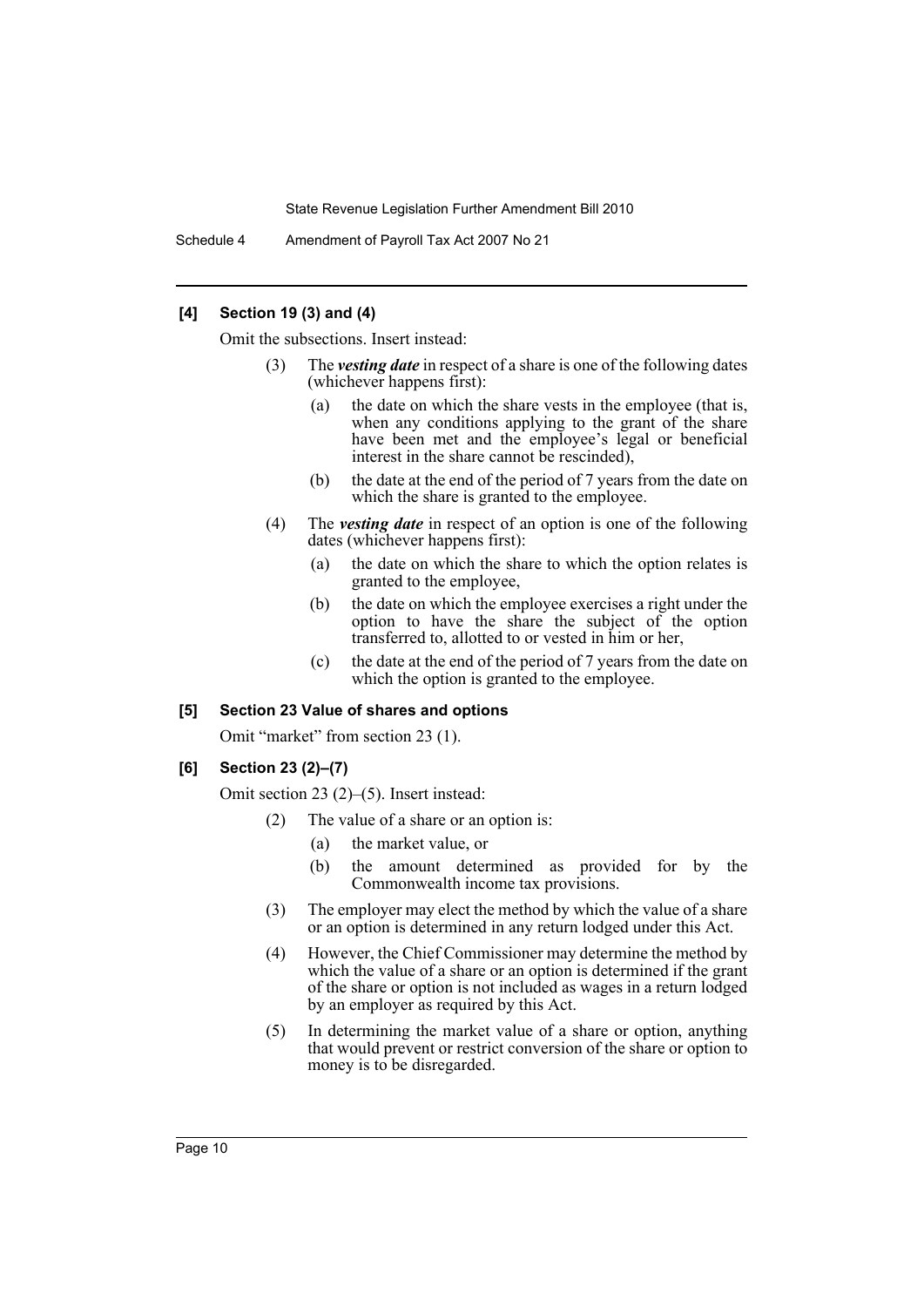Amendment of Payroll Tax Act 2007 No 21 Schedule 4

- (6) The Commonwealth income tax provisions apply with the following modifications, and any other necessary modifications:
	- (a) the value of an option is to be determined as if it were a right to acquire a beneficial interest in a share,
	- (b) a reference to the acquisition of a beneficial interest in a share or right is to be read as a reference to the grant of a share or an option.
- (7) In this section, *Commonwealth income tax provisions* means section 83A–315 of the *Income Tax Assessment Act 1997* of the Commonwealth and the regulations made for the purposes of that section.

**Note.** See Division 83A of the *Income Tax Assessment Regulations 1997* of the Commonwealth for the relevant regulations.

# **[7] Section 24 Inclusion of shares and options granted to directors as wages**

Omit section 24 (1). Insert instead:

(1) For the purposes of this Act, *wages* include the grant of a share or an option by a company to a director of the company who is not an employee of the company by way of remuneration for the appointment or services of the director.

#### **[8] Section 24 (4)**

Insert after section 24 (3):

(4) However, if wages referred to in this section are fringe benefits, the value of the wages is to be determined in accordance with Division 2 of this Part (and not this Division).

## **[9] Schedule 3 Savings, transitional and other provisions**

Insert at the end of clause 1 (1):

*State Revenue Legislation Further Amendment Act 2010*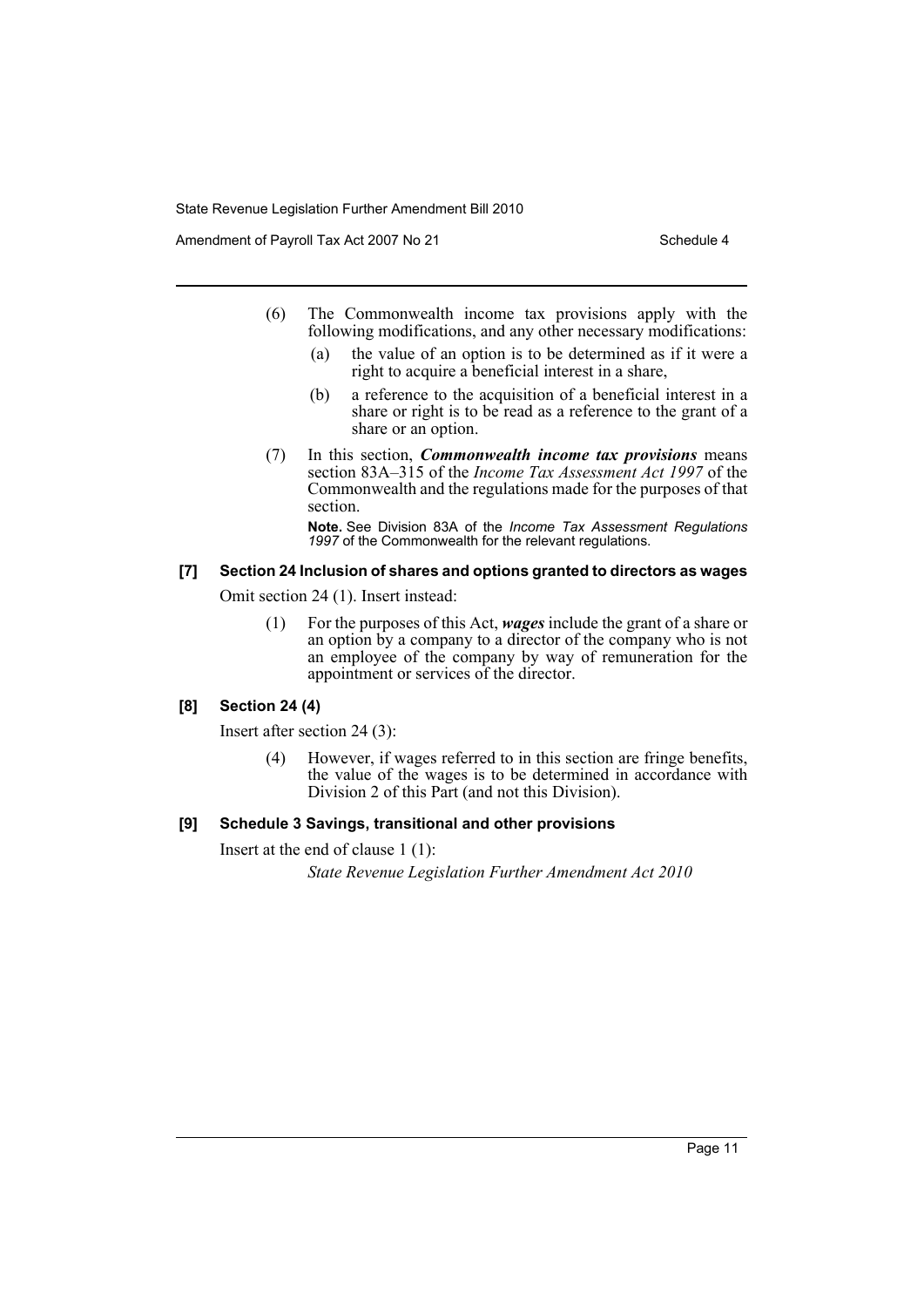Schedule 4 Amendment of Payroll Tax Act 2007 No 21

#### **[10] Schedule 3, Part 7**

Insert after Part 6:

# **Part 7 Provisions consequent on enactment of State Revenue Legislation Further Amendment Act 2010**

#### **20 Assessment and payment of payroll tax in relation to employee shares and options**

Anything done or omitted to be done by an employer in connection with the assessment and payment of payroll tax, in respect of a month occurring after June 2009 and before July 2011, that would have been validly done or omitted to be done had the amendments made to this Act by the *State Revenue Legislation Further Amendment Act 2010* been in force, is taken to have been validly done or omitted.

**Note.** This provision validates a decision by an employer to treat the grant of a share or an option to an employee that is not an ESS interest as a fringe benefit under Division 2 of Part 3 of this Act and to determine the value of those fringe benefits in accordance with those provisions, rather than by reference to Division 4 of Part 3 of this Act.

#### **21 Determination of vesting date and value of employee shares and options**

(1) Division 4 of Part 3 of this Act continues to apply in respect of a share or an option granted before 1 July 2011 that constituted wages under old section 18, whether or not the grant of the share or option would constitute wages under new section 18, if the relevant day in relation to the grant of the share or option is not a day occurring before 1 July 2011.

**Note.** For example, a share granted before 1 July 2011 that is not an ESS interest continues to be treated as wages under Division 4 of Part 3 of this Act if the vesting date for the share did not occur before 1 July 2011 and the employer did not elect to treat the date of the grant as the relevant day.

- (2) The assessment amendments apply in respect of any such share or option.
- (3) Accordingly, the vesting date and the value of the share or option are to be determined in accordance with the assessment amendments.
- (4) This clause does not apply in respect of a share or an option granted before 1 July 2011 if the liability for payroll tax in respect